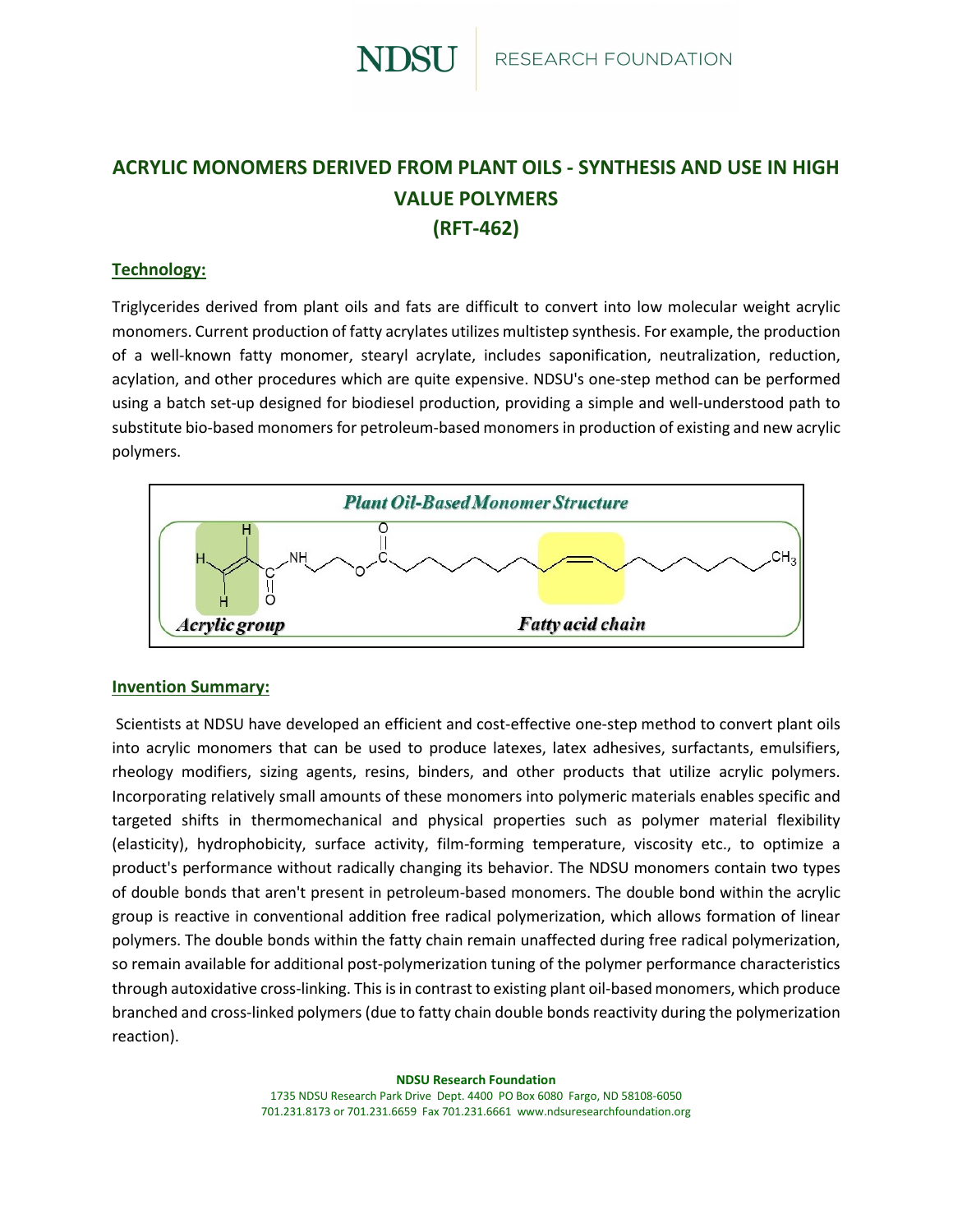

This method can use essentially any plant oil, animal fat, or other fatty esters as the raw material. Monomers derived from olive, high oleic soybean, canola, sunflower, soybean, corn, linseed, and other plant oils have been made and tested.

## **Applications:**

- Cosmetics (e.g. eyeliner, lipstick, foundation)
- Hair styling products
- Polymeric emulsions (e.g. latexes)
- Resins
- Paints and coatings
- Plastics
- Adhesives
- Chemical binders

### **Benefits:**

The performance attributes of the linear structure derived from the NDSU monomers provide significant benefits as compared with competing plant oil-based polymers.

- Simple, one-step conversion of plant oils and other triglycerides into acrylic monomers
- Plant oils can be selected to enable specific post-polymerization strategies and functionalities (i.e. the lengths and degree of unsaturation of FA side chains from different plant oils leads to different polymeric material properties)
- Monomers are direct substitutes for petroleum-based monomers in conventional synthesis, with no need to change the manufacturing process
- Monomers contain two types of double bonds which aren't present in petroleum-based monomers, and which are sequentially used to first integrate the monomers into linear polymers and then to adjust functionality and performance through post-polymerization adjustments
- Enables production of specialty additive that can hydrophobize and plasticize the material at the same time
- Provides internal plasticizing of polymeric material by softening the end product as desired
- Integrate monomers to improve water/moisture resistance, material barrier properties
- Simultaneous water-resistance and grease-resistance (when cross-linked) of polymer layers, films and coatings on various substrates
- Enables rheology modification, and thickener properties
- May be used to produce amphiphilic polymers with surface-active properties that can be used as emulsifiers, stabilizing agents, and for solubilization of compounds that are normally poorly water-soluble
- Outstanding film-forming properties on hair, with ability to easily adjust degree of 'hold'

**NDSU Research Foundation** 1735 NDSU Research Park Drive Dept. 4400 PO Box 6080 Fargo, ND 58108-6050 701.231.8173 or 701.231.6659 Fax 701.231.6661 www.ndsuresearchfoundation.org